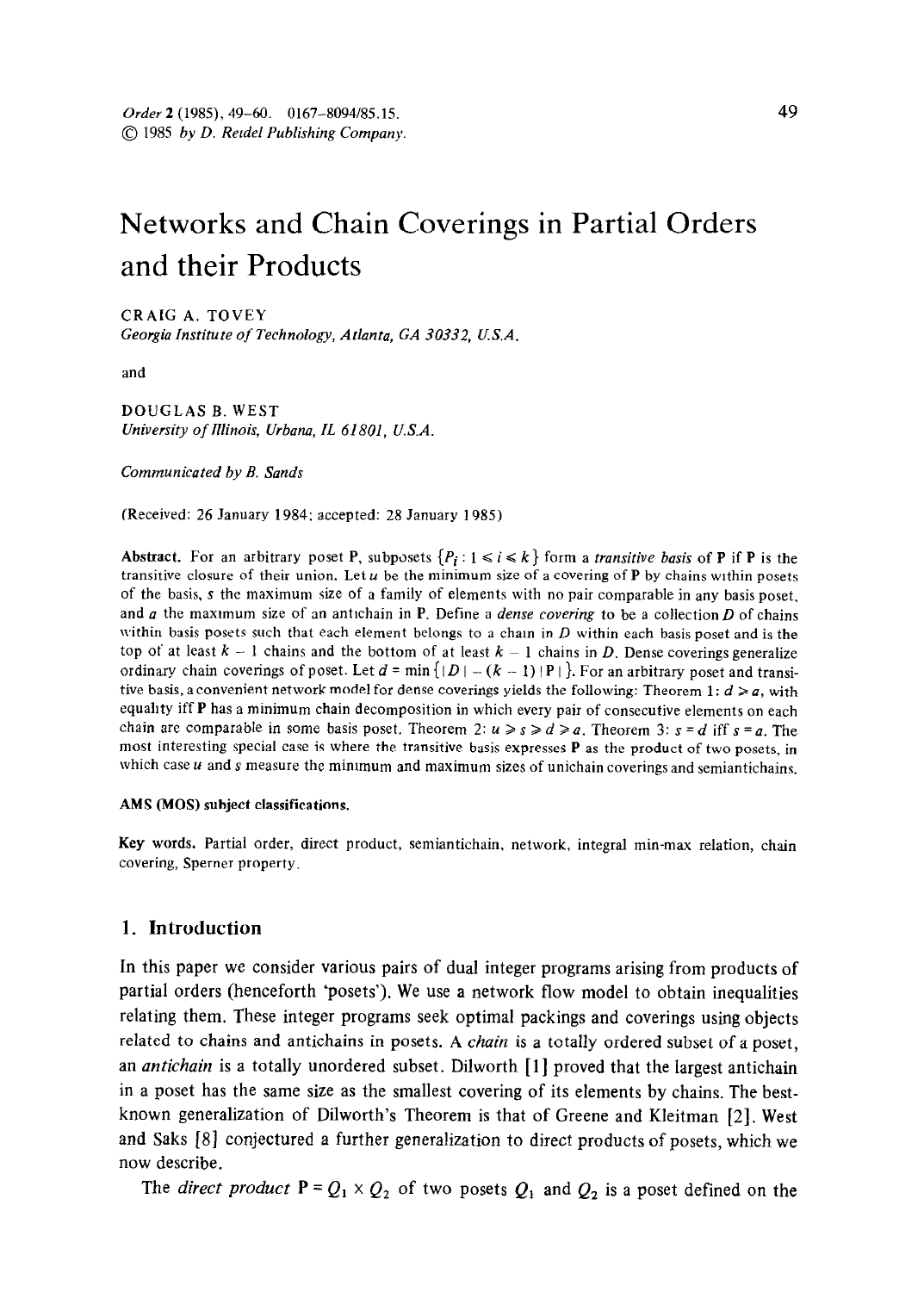Cartesian product of their underlying sets by setting  $(a, b) \leq (a', b')$  in **P** if and only if  $a \le a'$  in  $Q_1$  and  $b \le b'$  in  $Q_2$ . A unichain in  $Q_1 \times Q_2$  is a chain throughout which one of the coordinates is fixed; equivalently, it is the product of an element in one order with a chain in the other. A semiantichain in  $Q_1 \times Q_2$  is a collection of elements that are mutually incomparable if they agree in either coordinate; note that any antichain is a semiantichain. Since no semiantichain contains more than one element from a single unichain, any covering of the poset by unichains requires at least as many unichains as the size of any semiantichain. The conjecture of West and Saks [8] is that the size of the largest semiantichain always equals the size of the smallest unichain covering. Dilworth's Theorem follows when one of the component orders is a single point. Partial results on the conjecture, generalizing various earlier results, appear in [9]. That paper also points out that the Greene-Kleitman generalization of Dilworth's Theorem follows from the conjecture when one of the orders is a chain of  $k$  elements. Another special case is proved in  $[10]$ . In  $[7]$  the easy conjugate result appears: the size of the largest unichain in a direct product always equals the size of the smallest covering of the elements by semiantichains.

In this paper, we discuss a related covering problem that has some implications for the problems discussed above. Its interest arises from having a very natural network flow model, and from the fact that it generalizes easily to arbitrary posets without a product structure. Since this optimization problem and associated network originally arose from an attempt to model the unichain covering problem, we first describe the result in the direct product case.

Define a  $Q_i$ -unichain in  $Q_1 \times Q_2$  to be a unichain whose  $Q_{3-i}$ -coordinate is fixed. A double covering of  $P = Q_1 \times Q_2$  is a collection of unichains such that every element of **P** is covered by some  $Q_1$ -unichain and by some  $Q_2$ -unichain, with the additional requirement that every element is the top of at least one unichain in the collection and also the bottom of at least one unichain in the collection. A single element can be considered a  $Q_1$ -unichain or a  $Q_2$ -unichain, but not both in a given covering.

Let  $U$ ,  $S$ ,  $D$ ,  $A$  be optimum collections of unichains or elements for the minimum unichain covering, maximum semiantichain, minimum double covering, and maximum antichain problems in P. To relate these, let  $u = |U|$ ,  $s = |S|$ ,  $a = |A|$ , but for the double covering let  $d = |D| - |P|$ . Since any antichain in P is a semiantichain, and since semiantichains and unichains intersect at most once, we have  $u \ge s \ge a$ . Our main result fits d into this framework;  $u \geq s \geq d \geq a$ .

We prove a generalization of this. Let P be an arbitrary poset, and let  $\{P_i : 1 \le i \le k\}$ be subposets of  $P$  on the same elements, viewed as collections of relations. If  $P$  is the transitive closure of  $\cup P_i$ , then we say that  $\{P_i\}$  is a *transitive basis* of P. Expressed graphically, what is required is that all the arcs of the (directed) Hasse diagram of P appear among those of the  $P_i$ . The number k of posets in a basis is its size.

Given a transitive basis  $\{P_i\}$  of P, denote the order relation in P by  $\langle , \leq, \geq, \geq \rangle$ , the order relation in  $P_i$  by  $\langle s, s \rangle^i$ ,  $\geq i$ . A pair of elements is  $P_i$ -comparable if they are related in  $P_i$ . They are unicomparable if they are  $P_i$ -comparable for some i. A  $P_i$ -chain or unichain in  $P_i$  is a chain in P in which every pair of elements is  $P_i$ -comparable. An S-family or semiantichain has no pair of unicomparable elements. A dense covering of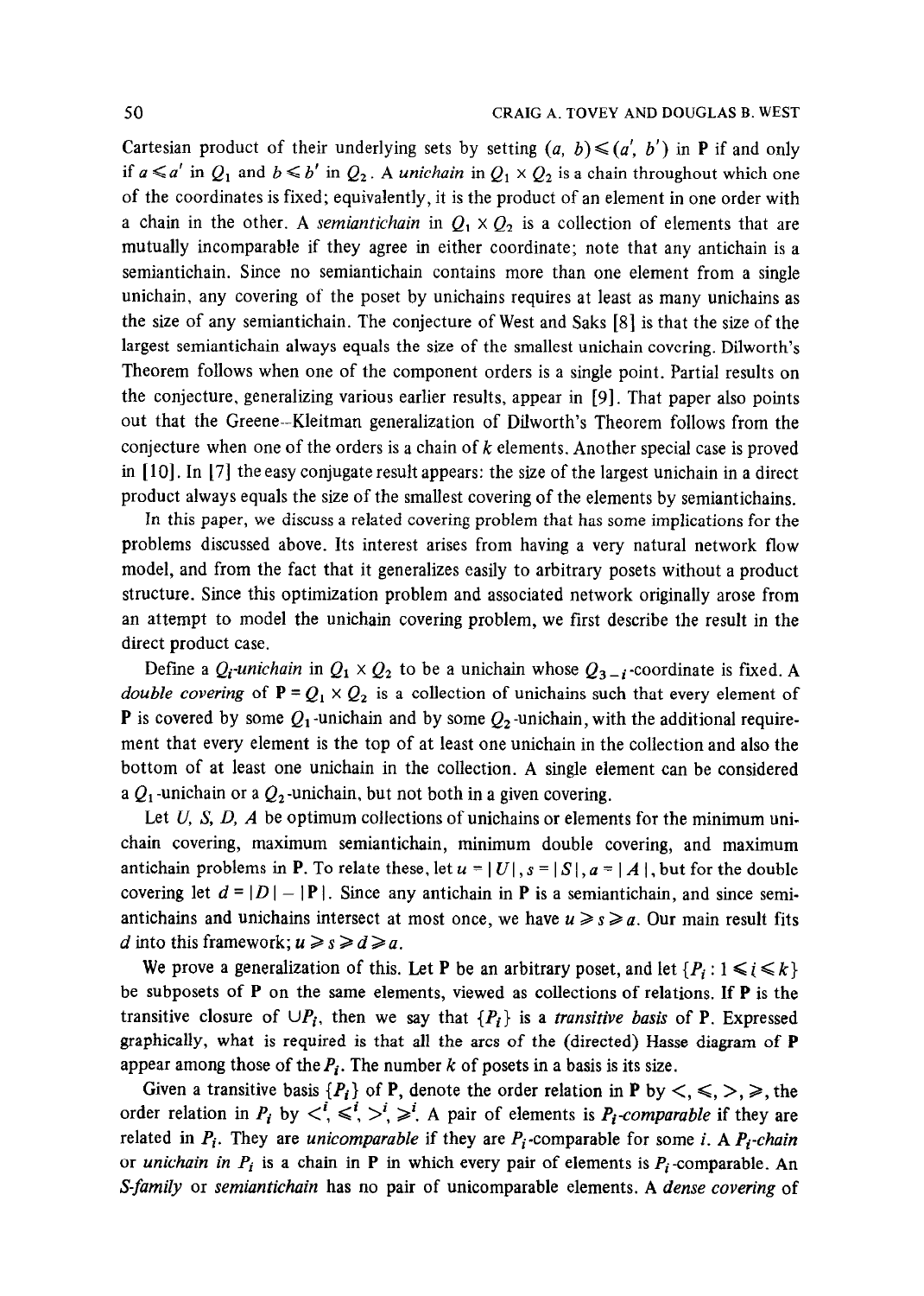**P** is a collection of unichains such that every element is covered by a  $P_i$ -unichain for each i, and every element is the top of at least  $k - 1$  of the chains and is the bottom of at least  $k-1$  of the chains. Define U, S, D, A, u, s, a as before, but let  $d=|D|-(k-1)|P|$ . The results, proved by obtaining canonical forms for minimum dense coverings and for optimum cuts in a network flow model for dense coverings, are

THEOREM 1. For a poset **P** with transitive basis  $\{P_i\}$ ,  $d \ge a$ , with equality if and only if P has a minimum chain decomposition in which every pair of consecutive elements on a chain are unicomparable.

THEOREM 2. For a poset P with transitive basis  $\{P_i\}, u \geq s \geq d \geq a$ .

THEOREM 3. For a poset P with transitive basis  $\{P_i\}$ ,  $s = d$  iff  $s = a$ .

To make the subtraction of  $(k - 1)|P|$  in computing d seem more natural, it is worth noting that dense coverings generalize ordinary chain coverings. In particular, if  $k = 1$ , then the dense covering condition is the same as the ordinary chain covering condition, and  $d = a$  always. At the other end of the spectrum, there is a poset in the transitive basis for every edge of the Hasse diagram. It is not surprising that the spectrum between these is well-behaved. A transitive basis  $W$  of  $P$  is a *refinement* of a transitive basis V of P if every poset in V is the transitive closure of a union of posets in W. It is clear that  $u$  and  $s$  cannot decrease under refinement, and the same is true for  $d$ . In fact, Theorem 1 is a special case of the following more general statement, since for a transitive basis of size 1 the dense coverings are precisely the chain coverings, and  $d = a$ . A dense covering is in *standard form* if every element appears on exactly one unichain in each poset of the transitive basis.

THEOREM  $1'$ . If W and V are transitive bases of P, with W a refinement of V, then  $d_W \ge d_V$ , with equality if and only if P has a minimum dense covering in standard form under  $V$  in which every pair of consecutive elements on each unichain are unicomparable under W.

Theorem 1 immediately suggests examples with d  $\sim$  a even when k  $=2,$  In the examples with d  $\sim$  $\frac{1}{2}$  into the F into the chains consecutive of  $\frac{1}{2}$  in the  $\frac{1}{2}$  in the  $\frac{1}{2}$  in the  $\frac{1}{2}$  in the  $\frac{1}{2}$ below, every decomposition of  $P$  into two chains consists of a 3-chain in which consecutive elements are unicomparable and a 2-chain in which they are not, so Theorem 1 implies  $d > a$  (in fact,  $d = 3$ : see Section 3).



Fig. 1. A poset and transitive basis with  $d > a$ .

In the special case where  $P = Q_1 \times Q_2$ , let  $P_i$  consist of all copies of  $Q_i$ , i.e., one for each element of the other factor. Then the dense coverings reduce to what were called double coverings above, and Theorems 1 and 2 reduce to the desired results. Theorem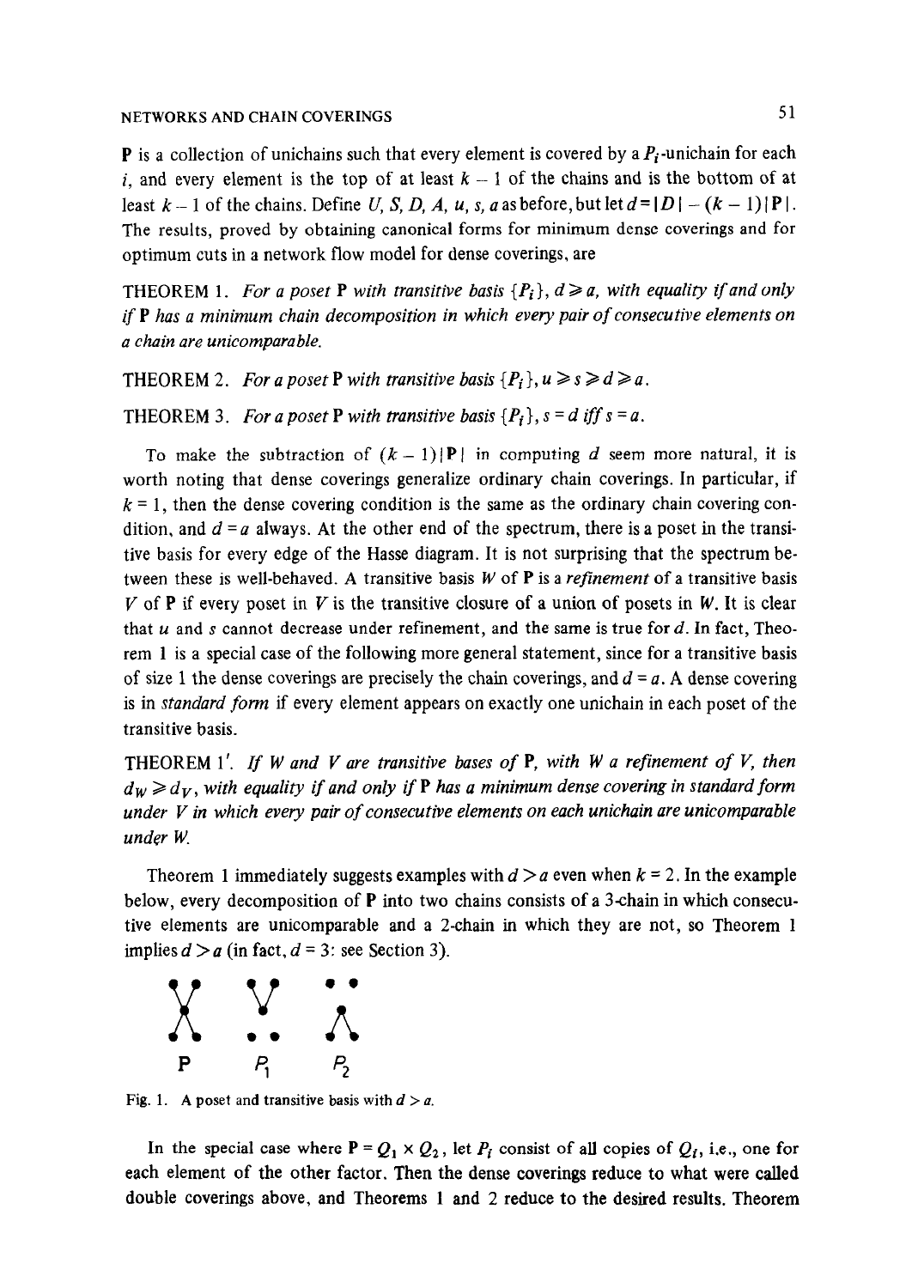2 is of particular interest in this setting. A ranked poset has the Sperner property if the largest antichain consists of a single rank. The product of ranked posets  $P$  and  $Q$  has the 2-part Sperner property if the largest semiantichain in  $Q_1 \times Q_2$  consists of a single rank. See [4] for a recent survey of results on the Sperner property.

COROLLARY. The product of ranked posets  $P$  and  $Q$  has the 2-part Sperner property if and only if it has the Sperner property and has  $s = d$ .

We can compute  $d$  using network flow methods, but the complexity of computing  $s$  is open, so this condition is only of theoretical interest at present. In addition, it may turn out to be nothing but a restatement of the definition; at present we know of no example of a direct product for which  $d > a$ . Indeed, there is even a stronger question: it may be true that every product poset has a minimum chain decomposition in which every chain is the union of two unichains, with the top of one being the bottom of the other. For transitive bases in general, one could ask for a characterization of when P has a minimum chain decomposition in which every chain consists of (at most) one unichain in each direction.

Another way to weaken the statement of Theorem 2 is to say that  $u = d$  implies  $s = a$ . The converse of this, which we have not been able to prove, would make the 2-part Sperner property a sufficient condition for the semiantichain conjecture  $u = s$  to hold. Put another way, it would strengthen Dilworth's Theorem in the case where the largest semiantichain in a direct product is an antichain, by saying that a Dilworth decomposition (minimum chain covering) can be found using only unichains.

Between the 2-fold product version and the general result for transitive bases, we can consider k-fold products of posets. Let  $P = \Pi Q_i = Q_1 \times \cdots \times Q_k$ . P consists of k-tuples in which the *i*th coordinate is an element of  $Q_i$ , and  $x \leq y$  in **P** if and only if  $x_i \leq y_i$  in  $Q_i$  for all i. As in the product of two posets, the subposet  $P_i$  used in the transitive basis consists of all copies of  $Q_i$ . Unicomparable pairs are thus pairs of elements related in one coordinate and equal in all others. The resulting semiantichains have been studied in the case where all  $Q_i$  are Boolean algebras [3,5]. The largest S-families are larger than the largest rank; [5] obtains asymptotically optimal bounds on their size.

Finally, a product of k posets yields a spectrum of problems between the maximum semiantichain and maximum antichain. Let x and y be called r-comparable if they are comparable and differ in at most r components. An  $S<sup>r</sup>$ -family is a collection of elements in which no pair are r-comparable. An r-chain is a chain whose elements agree on a set of at least  $k - r$  coordinates. Let U with size u be a minimum r-chain covering, and let S with size s be a maximum  $S<sup>r</sup>$ -family. Theorems 1 and 2 apply by choosing a transitive basis with  $\binom{k}{r}$  subposets, each of which consists of all copies of the product of r particular factors. The  $S^1$ -families are the semiantichains, and the  $S^k$ -families are the antichains.

## 2. Description of the Network

Consider a poset P with transitive basis  $\{P_i\}$  of size k. We construct a network with  $(2k + 2)$  |**P** | + 2 nodes in which feasible flows correspond to dense coverings of **P**. All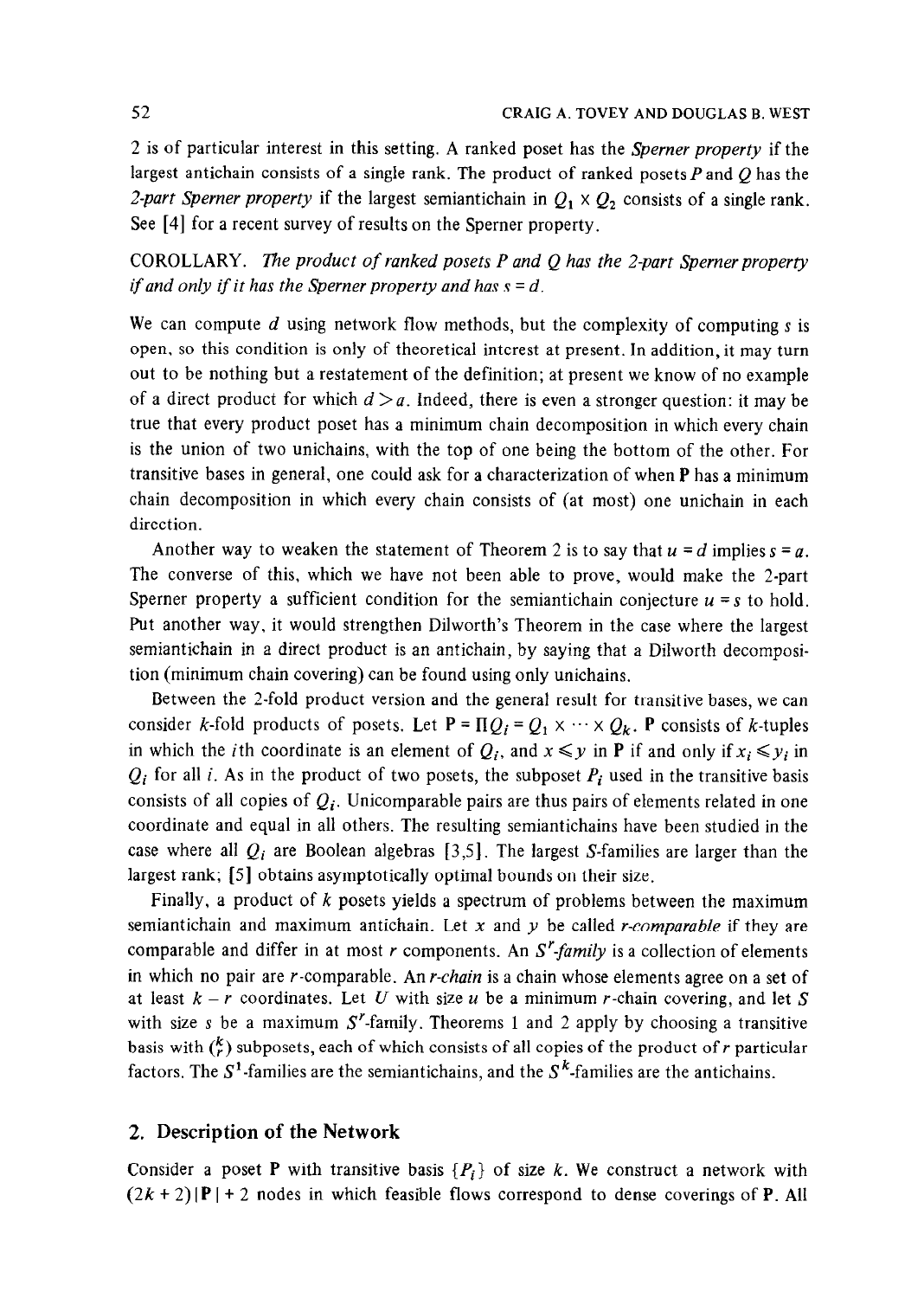arcs have infinite capacity, and some have a lower bound of 1 or  $k - 1$  on the feasible flow. The nodes consist of a source s, a sink t, and  $2k + 2$  copies of each element  $x \in P$ . We call these copies  $W(x) = \{x_0, x_{k+1}\} \cup \{x_i, x_i^*: 1 \le i \le k\}.$ 

The network has arcs to encode the basis subposets  $\{P_i\}$  and also utility arcs for each  $x \in \mathbf{P}$  to enforce the dense covering. The arcs encoding  $P_i$  are  $(x_i^+, y_i^-)$  for all x, y such that  $x >^i y$ . The arcs defined for each  $x \in \mathbf{P}$  are  $(s, x_0)$ ,  $(x_{k+1}, t)$ , and  $\{(x_0, x_i), (x_i, x_i^*)\}$ ,  $(x_i^+, x_{k+1}): 1 \le i \le k$ . All arcs of the network have infinite capacity. For three types of arcs we place lower bound requirements on the feasible flow. The lower bound is  $k-1$  for arcs of the form  $(s, x_0)$  and  $(x_{k+1}, t)$ , and it is 1 for arcs of the form  $(x_i, x_i)$ . These lower bounds enforce the dense covering requirements. The network has no cycles. The network flow problem is to find the minimum value of a feasible flow.

For any minimum feasible network flow problem there is a dual problem involving cuts. A cut  $[S|T]$  is a partition of the network's nodes into a *source set* S containing the source s and a *terminal set T* containing the sink t. The value of the cut  $[S|T]$  is the sum of the lower bounds for arcs passing from S to T minus the sum of the capacities for arcs passing from  $T$  to  $S$ . Simply put, any cut requires a net flow from source to sink of at least its value. Duality theory for network flows states that the minimum feasible flow value in a network equals the maximum cut value (see [6] for a discussion of this). Thus we can view  $d$  as arising from either problem, and indeed most of the work of this paper involves characterizing the maximum cuts. The  $size$  of a dense covering, like the size of a unichain covering, is the number of unichains in it, i.e.,  $d + (k - 1)$  | **P** | for the smallest one.

LEMMA 1. Any integral feasible flow in the network formed from P corresponds naturally to a dense covering of P whose size equals the value of the flow.

Proof. Any integral feasible flow has a partition into paths of unit flow. By the construction of the network, each path of unit flow uses a sequence of nodes like s,  $x_0$ ,  $x_i$ ,  $x_i^*, y_i^*, y_i^*, \ldots, z_i^*, z_i^*, z_{k+1}, t$ , for some value of i. This corresponds to a  $P_i$ -unichain with x at the top and z at the bottom. Taking all unichains so generated, the lower bounds on the flows in  $sx_0$  and  $x_{k+1}$  *t* ensure that x is the top of  $k-1$  unichains and is the bottom of  $k-1$  unichains, and the lower bounds on  $x_i^r x_i^+$  ensure that every element belongs to a  $P_i$ -unichain for all  $1 \le i \le k$ .

## LEMMA 2. For a poset P with transitive basis  $\{P_i\}, u \ge d$ .

**Proof.** A minimum unichain covering U of P transforms immediately into a dense covering of size  $|U| + (k - 1)|P|$  by adding up to  $k - 1$  single-point unichains for each  $x \in \mathbf{P}$ , corresponding to each component  $P_i$  such that x is not covered by a  $P_i$ -unichain in U. The minimum dense covering is no bigger than this.  $\Box$ 

#### LEMMA 3. For a poset P with transitive basis  $\{P_i\}, d \ge a$ .

*Proof.* Given any maximal antichain M in P, we construct a cut in the network whose value is  $|M| + (k - 1)|P|$ . Since the maximum cut value equals the minimum feasible flow value in the network, this and Lemma 1 yield the result.

Since M is maximal, every other element of **P** is related to some element of M. Let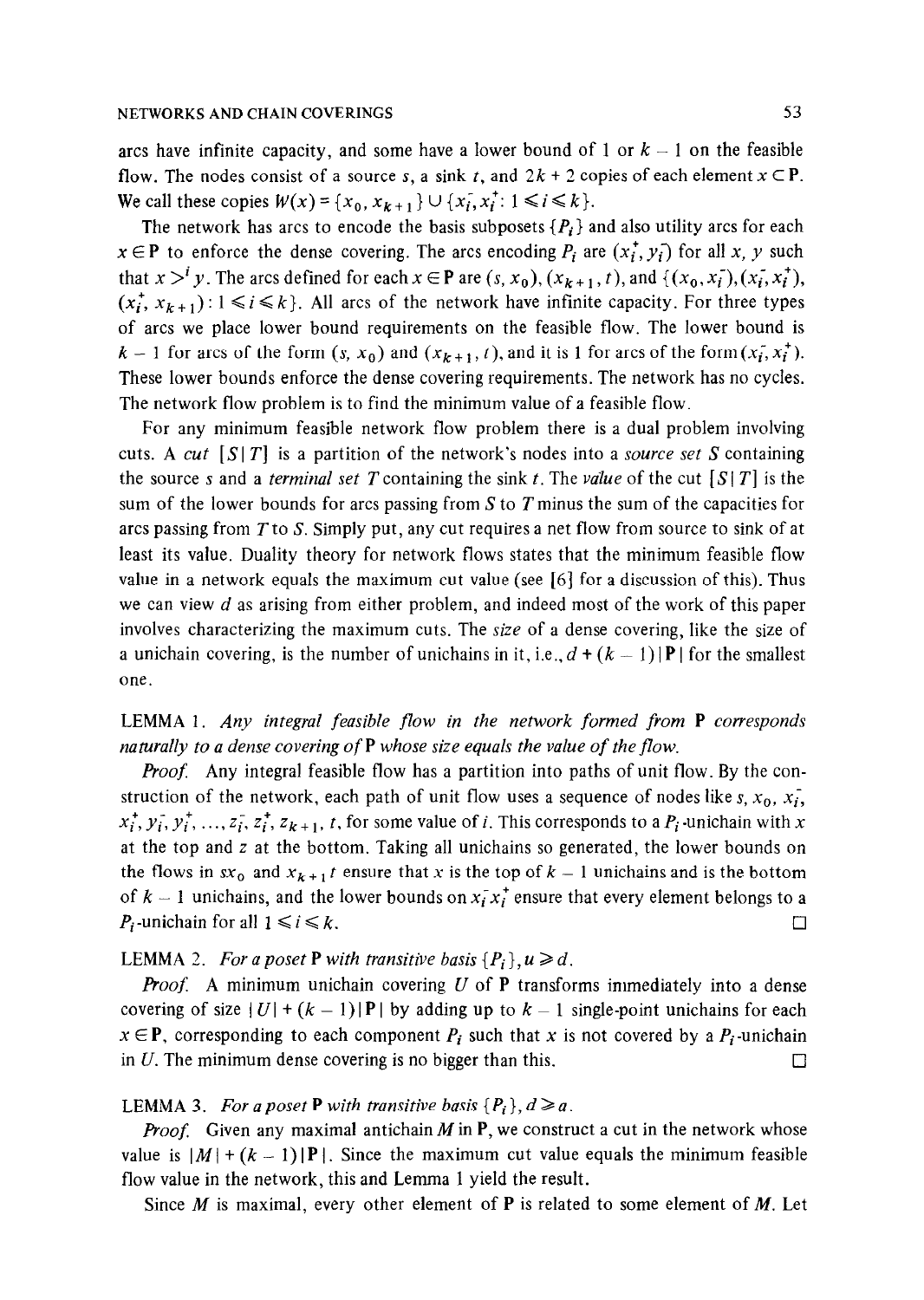$M^+=\{x:x>y \text{ for some } y\in M\}$ , and let  $M^-=\{x:x. M,  $M^+$ ,  $M^-$  are$ disjoint, and their union is  $P$ . Construct the cut as follows. Let the (source) set S consist of s, all copies of elements in  $M^+$ , no copies of elements in  $M^-$ , and the  $k + 1$  copies  ${x_0} \cup {x_i : 1 \le i \le k}$  for all  $x \in M$ . The complementary set T has a complementary description.

By construction, no arcs point from  $T$  to  $S$ . Thus the value of the cut is the sum of lower bounds on arcs from S to T. These arcs are  $\{(x_i, x_j^*) : 1 \le i \le k\}$  for  $x \in M$ ,  $(s, x_0)$ for  $x \in M^*$ , and  $(x_{k+1}, t)$  for  $x \in M^*$ . The arcs of the latter two types contribute  $k-1$ each, but those of the first type come in sets of k. Hence the value of the cut is  $k |M|$  +  $(k-1)|M^+|+(k-1)|M^+| = |M|+(k-1)|P|$ .

## 3. Structure of Minimum Dense Coverings

In this section we characterize the posets and transitive bases for which  $d = a$ . We use the idea of *standard form*, which we defined earlier to describe a dense covering in which every element appears on exactly one unichain in each poset of the transitive basis. The next lemma shows we always have a minimum dense covering in this form, which generalizes the fact that minimum chain coverings of a poset can be assumed to be chain decompositions. In that setting, transitivity allows an element appearing on more than one chain to be dropped from one of them.

**LEMMA 4.** For any poset **P** with transitive basis  $\{P_i\}$ , there is a minimum dense covering in standard form.

*Proof.* Consider a minimum dense covering, and suppose that  $x \in P$  appears on two  $P_i$ -chains. In every case, we alter the dense covering to reduce the multiplicity of x on P<sub>i</sub>-chains, in every easy we are the dense covering to reader the independent of we consider for the dense consideration of the dense consider for the constant of  $\theta$ cases, which exhaust all possibilities of the chains is a singleton of the contract row. cases, which exhaust all possibilities. (1) If one of the chains is a singleton, drop x from the other chain. (2) If x is an interior element (not the top or bottom) on one of these chains, delete it from that chain. (3) If x is the bottom of both chains (or the top of both), delete it from one of the chains. (4) If x is the bottom of one chain and the top of the other, combine the two chains  $(P_i$ -comparability is transitive), omitting x, and establish x as a singleton chain. In each case, x is still the top of a  $P_i$ -chain and the bottom of a  $P_i$ -chain, and there are no more chains than before.

For a defise covering in standard form, the ways i

**LEMMA** 3. For a minim of the following classes:

 $x \in X_0$  if x appears only on trivial unichains.

- $x \in X_1$  if x is an interior element on one unichain and appears on  $k 1$  trivial unichains.
- $x \in X_2$  if x is the bottom of a nontrivial unichain and appears on  $k 1$  trivial unichains.
- $x \in X_3$  if x is the top of a nontrivial unichain and appears on  $k-1$  trivial unichains.
- $x \in X_4$  if x is the bottom of one nontrivial unichain, the top of another, and appears on  $k-1$  trivial unichains.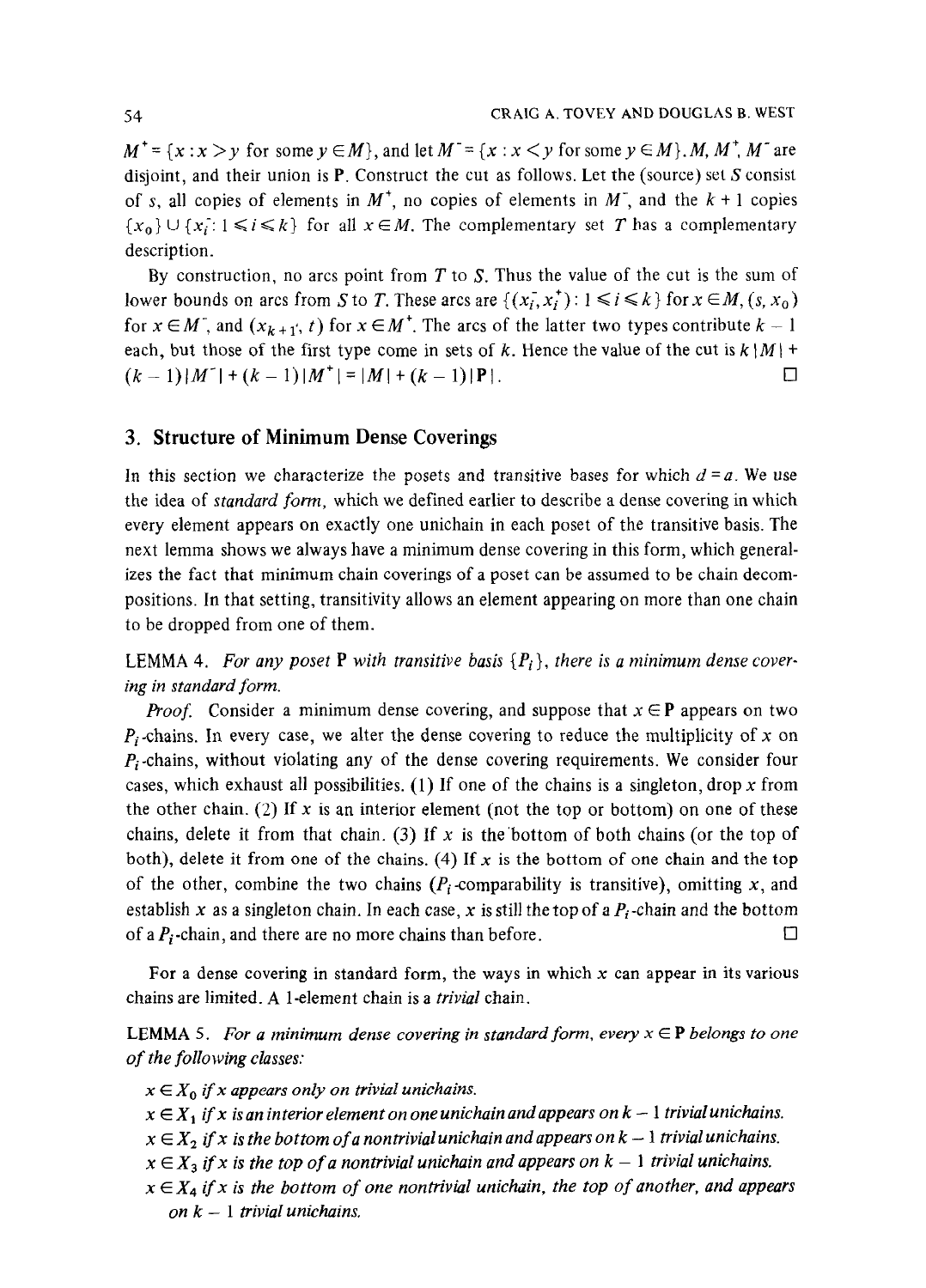*Proof.* By the preceding lemma, x appears on only one chain in each direction. Thus x can be a nonbottom or nontop in only one of the k unichains.

The standard form for dense coverings makes the characterization of  $d = a$  easy,

THEOREM 1'. If W and V are transitive bases of  $P$ , with W a refinement of V, then  $d_W \ge d_V$ , with equality if and only if **P** has a minimum dense covering in standard form under  $V$  in which every pair of consecutive elements on each unichain are unicomparable under W.

*Proof.* First consider the inequality. Let D be a minimum dense covering under W in standard form. We need only construct an appropriate dense covering  $D'$  of size  $|D|$  - $(|W| - |V|)|$  P |. Every unichain under W is a unichain under V. Construct D' by combining unichains of D as follows. For each  $x \in \mathbf{P}$  and  $P_i \in V$ , combine into a single chain the unichains containing x for posets in W that belong to  $P_i$ . The result is a unichain in  $P_i$ . For each x, this results in the loss of  $|W| - |V|$  trivial unichains, except when  $x \in X_4$ and the two nontrivial unichains containing x belong to the same  $P_i$ , in which case  $|W|$  - $|V| - 1$  trivial unichains and one nontrivial unichain are lost. This proves  $d_V \le d_W$ .

Note that in this construction, since  $D$  is in standard form, nontrivial chains get combined only at endpoints. Hence  $D'$  is a dense covering under V in which every pair of consecutive elements on each unichain are unicomparable under  $W$ . It is also in standard form, since D was in standard form. If  $d_V = d_W$ , then D' is minimal and the first half of the characterization is proved.

For the converse, suppose that D is a minimum dense covering under  $V$  of the desired type. Since we have proved  $d_W \ge d_V$ , it suffices to construct a dense covering under W of size  $|D| + (|W| - |V|)|P|$ ; call it D'. Let  $C_1, ..., C_r$  be the nontrivial unichains in D. Since each pair of consecutive elements on  $C_i$  is unicomparable under  $W$ , each chain  $C_i$  breaks into some number of nontrivial unichains  $C_{i,j}$  under W whose cover relations partition the cover relations in the chain  $C_i$ . To construct D', begin with these unichains on the points of  $C_i$ . For each breakpoint belonging to  $C_{i,j}$  and  $C_{i,j+1}$  for some j, add  $|W| - 2$  trivial chains for the other directions. Note that these points contribute  $|V| - 1$ trivial chains in D. Other points of  $C_i$  get  $|V| - 1$  trivial chains in D and  $|W| - 1$  trivial chains in D', except the top or bottom of  $C_i$  if it is the bottom or top of some other  $C_i$ , in which case the number of trivial unichains are  $|V| - 2$  and  $|W| - 2$ . If x appears on no nontrivial unichain in D, it appears on |V| trivial unichains in D and on |W| in D'.

To verify that we have added  $|W| - |V|$  chains for each point, follow each C<sub>i</sub> up from the bottom. For both the breakpoints and non-breakpoints, exactly  $|W| - |V|$ chains have been added, since  $D$  is in standard form. This also holds for the points on no nontrivial unichains in D. club is a set of  $\Box$ 

As mentioned in the introduction, this immediately yields  $d \ge a$  and a characterization of when  $d = a$ . This argument does not use the network at all, although the network provided a short proof that  $d \ge a$ . We know of no example violating the condition for equality when the transitive basis for P expresses it as the direct product of two posets; perhaps equality always holds. Figure 2 illustrates the network for the example given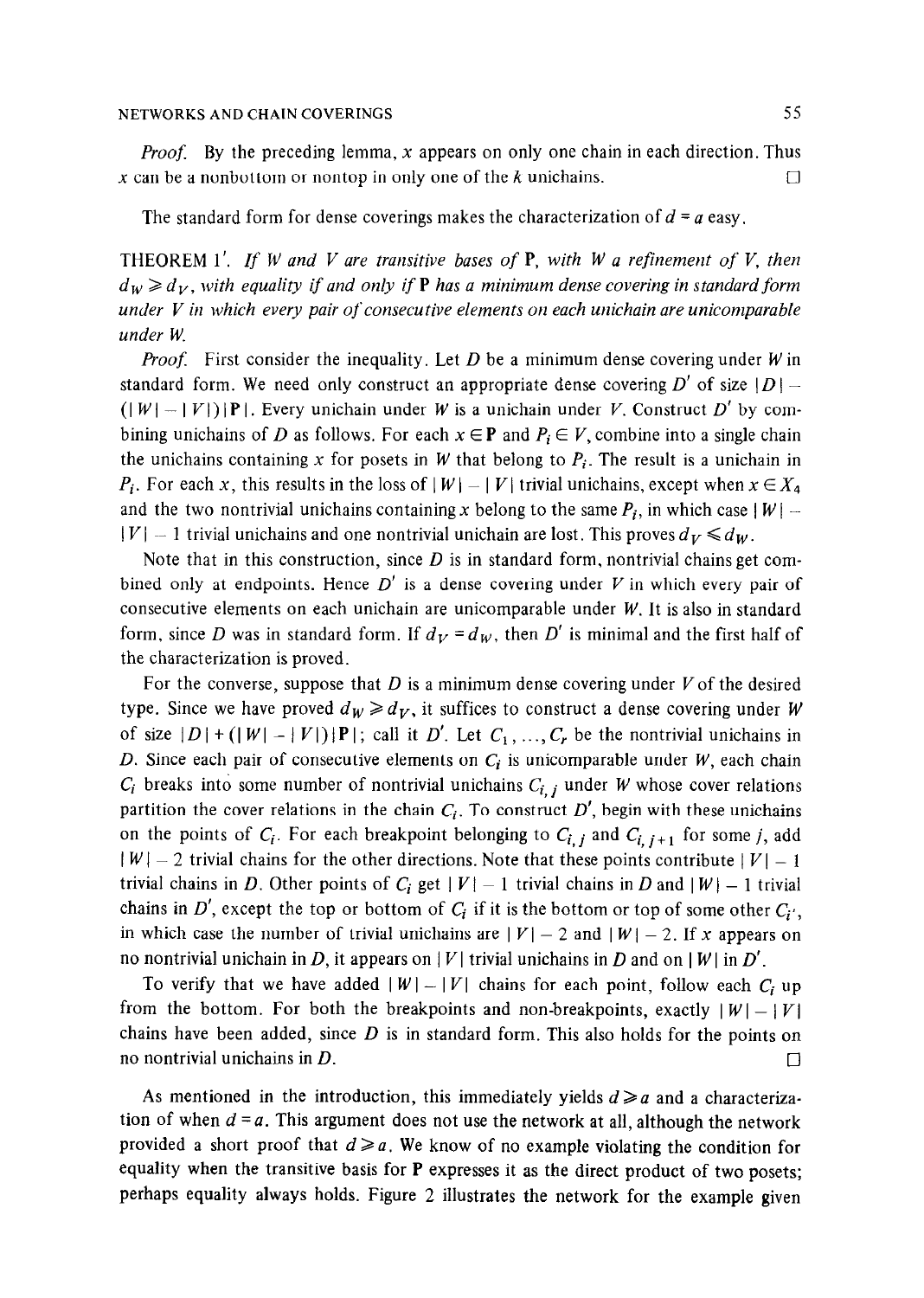earlier, omitting some of the edges. The flow and cut of value 8 are indicated, showing that  $d=3$  and  $a=2$ .



Fig. 2. The network for a small example with  $d > a$ .

### 4. Evaluating Cuts

We have shown  $u \ge s \ge a$  and  $u \ge d \ge a$  by turning a minimal unichain covering of **P** into a dense covering and by turning a maximal antichain into a cut having the appropriate value. We will establish  $s \ge d$  by obtaining an S-family of size d from a maximum cut. We prepare for this by breaking the value of the cut into contributions due to the various elements of **P**. It turns out that elements contribute at most  $k$ , those contributing k must form an  $S$ -family, and there are at least  $d$  of them. 'Finite value' in this context means  $\neq -\infty$ .

LEMMA 6. Every cut  $[S|T]$  having finite value satisfies (a) from every path of the form (s,  $x_0$ ,  $x_i$ ,  $x_i^+$ ,  $x_{k+1}$ , t), S contains an initial segment and T contains the complementary final segment; (b)  $x >^i y$  implies  $y_i \notin S$  or  $x_i^+ \notin T$ .

Proof: In a cut with finite value, no node of S can follow a node of T along an arc of infinite capacity.  $\Box$ 

A cut is completely determined by specifying, for each  $x \in P$ , which copies of x belong to S and which belong to T. Lemma 6a restricts the ways that the nodes  $W(x)$  corresponding to  $x \in P$  can be partitioned by S and T. There are still many ways this partition can occur, but we will see that only a few of the possibilities can occur in a maximum cut.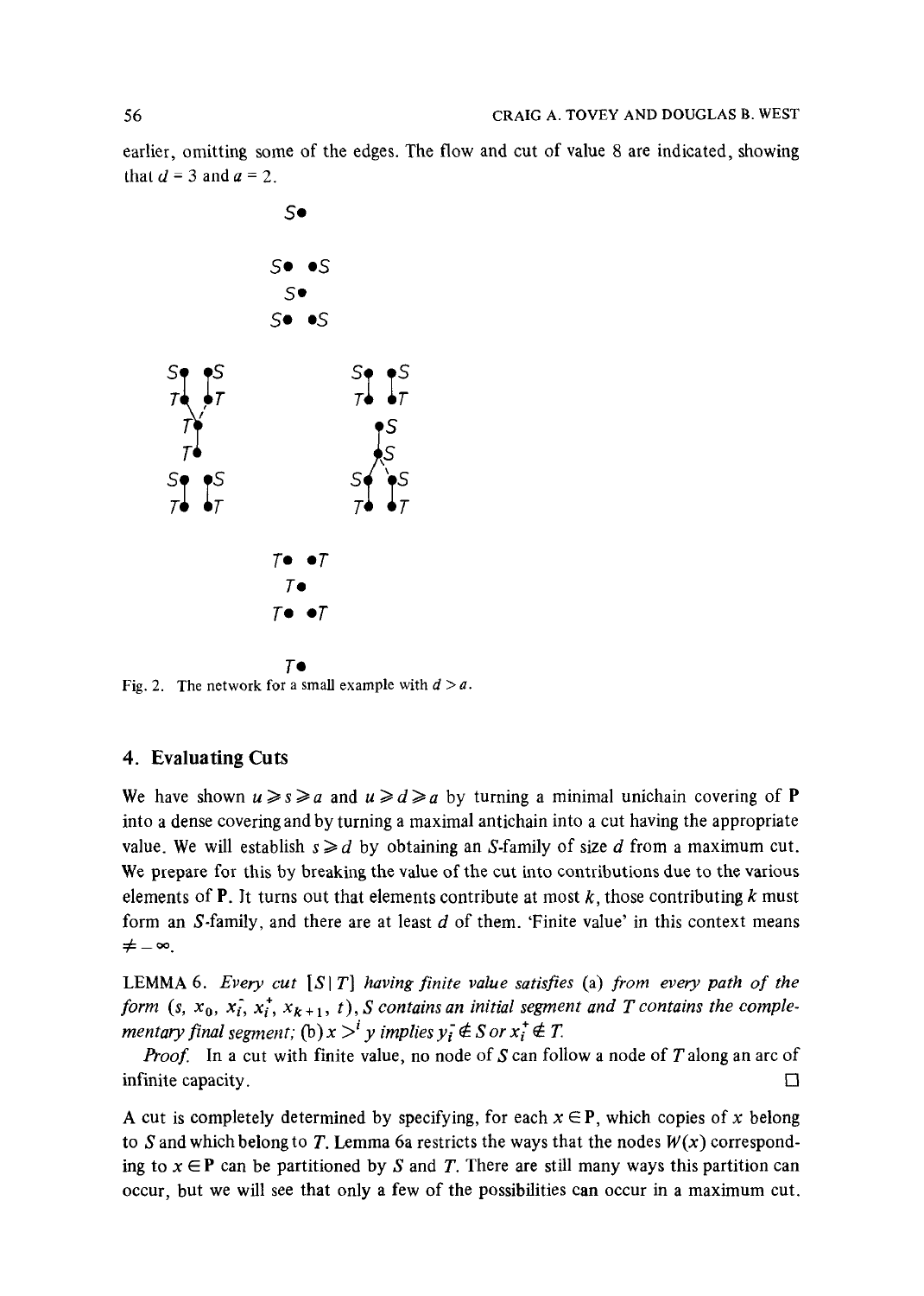Meanwhile, we need additional notation to describe these possibilities. Let

$$
S(x) = W(x) \cap S \text{ and } T(x) = W(x) \cap T.
$$

Let

$$
W^-(x) = \{x_0\} \cup \{x_i : 1 \le i \le k\} \quad \text{and} \quad W^+(x) = \{x_{k+1}\} \cup \{x_i^+ : 1 \le i \le k\}.
$$

Given a fixed cut  $[S|T]$  with finite value, we define various classes for the elements  $x \in \mathbf{P}$  by various possibilities for the partition  $[S(x) | T(x)]$ .

$$
x \in C_0^* \text{ if } [S(x) | T(x)] = [W(x) | \emptyset].
$$
  
\n
$$
x \in C_0^* \text{ if } [S(x) | T(x)] = [\emptyset | W(x)].
$$
  
\n
$$
x \in C_0 \text{ if } [S(x) | T(x)] = [W^-(x) | W^+(x)].
$$
  
\n
$$
x \in C_t^* \text{ if } [S(x) | T(x)] = [W^-(x) \cup \{x_t^+\} | W^+(x) - \{x_t^+\}].
$$
  
\n
$$
x \in C_t^* \text{ if } [S(x) | T(x)] = [W^-(x) - \{x_t^-\} | W^+(x) \cup \{x_t^-\}].
$$

Note that these classes must be disjoint, although they need not be exhaustive. On the other hand, specifying a partition of the nodes into these classes immediately yields a cut. With this notation, the cut constructed in the proof of Lemma 3 can be defined by specifying  $C_0 = M$ ,  $C_0 = M$ ,  $C_0^+ = M^+$ . The next lemma shows that the value of such a cut is easy to compute; indeed, we could have obtained Lemma 3 from Lemma 7.

Note that no arc with nonzero lower bound connects copies of different elements of P. Thus, the value of any cut with finite value is the sum of the values obtained in the subnetworks induced by the sets  $W(x)$ . In order to combine symmetric cases, we denote  $C^{\sim} = C_0 \cup C_0^*$  and  $C^* = \bigcup_{i \geq 1} (C_i \cup C_i^*)$ . Also let  $C = \bigcup_{i \geq 0} C_i$  and  $C^* = \bigcup_{i \geq 0} C_i^*$ ; note that  $C^- \cup C^+ = C^* \cup C^-$ .

LEMMA 7. Given a cut  $[S|T]$  with finite value, the contribution by x to that value is k if  $x \in C_0$ ,  $k - 1$  if  $x \in C^+ \cup C$ , and less than  $k - 1$  otherwise.

**Proof.** The contribution by x is the sum of lower bounds on arcs from  $S(x)$  to  $T(x)$ . There are  $k + 2$  lower-bounded arcs in  $W(x)$  to consider. By inspection, x contributes k arcs of value 1 if  $x \in C_0$ ,  $k-1$  arcs of value 1 if  $x \in C^*$ , and 1 arc of value  $k-1$  if  $x \in C^{\infty}$ . Conversely, Lemma 6a implies that in each path of the form  $(s, x_0, x_i, x_i^*)$  $x_{k+1}$ , t), which together exhaust the lower-bounded arcs for x, at most one arc can contribute. Thus if either of the arcs  $(s, x_0)$  and  $(x_{k+1}, t)$  contribute to the cut, then x contributes value  $k - 1$  and belongs to  $C^{\sim}$ . This leaves the arcs  $\{(x_i, x_i^*) : 1 \le i \le k\}$ . If at least  $k-1$  of them point from S to T, then by definition x belongs to  $C_0$  or  $C^*$ .

LEMMA 8. For any cut [S|T] with finite value, 
$$
C_0
$$
 is an S-family in P.  
Proof. By Lemma 6b,  $x >^i y$  implies  $y \notin C_0$  or  $x \notin C_0$ .

Given a maximum cut, we can pull out a large enough S-family (simply the set  $C_0$ ) to prove the theorem.

THEOREM 2. For any poset **P** with transitive basis  $\{P_i\}, u \ge s \ge d \ge a$ .

*Proof.* We have shown everything except  $s \ge d$ . Given a maximum cut, let  $S = C_0$  (an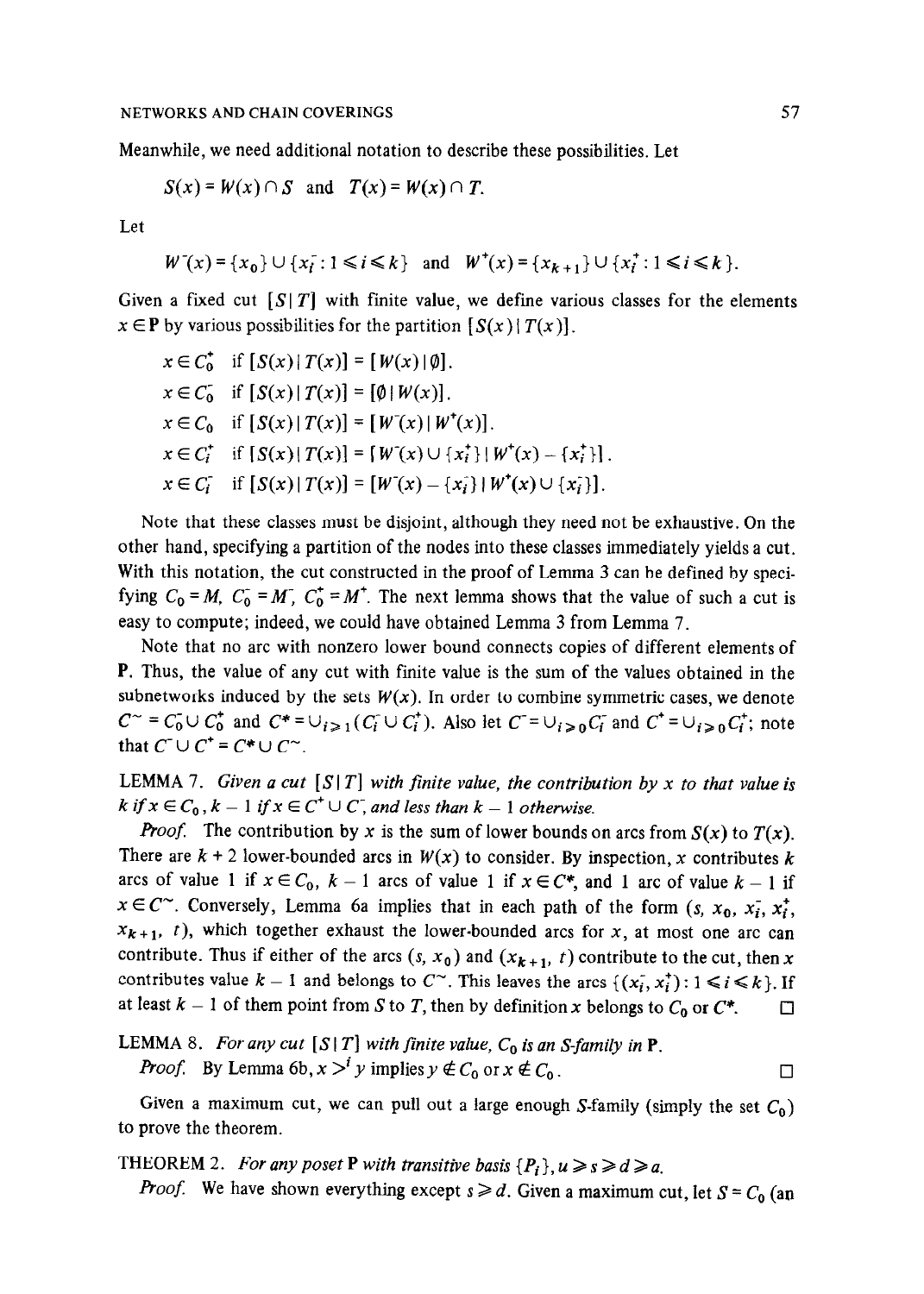S-family, by Lemma 8). By Lemma 7, the value of the cut is at most  $k | C_0 | + (k - 1)$  $(|P| - |C_0|) = (k - 1)|P| + |C_0|$ . Hence  $s \ge d$ .

#### 5. Structure of Maximum Cuts

In this section we prove  $s = d$  iff  $s = a$ . Our approach is as follows. In the construction for Theorem 2, the S-family  $C_0$  obtained from the maximum cut is strictly larger than d unless every element of **P** not in  $C_0$  contributes exactly  $k - 1$  (no less) to the cut. By Lemma 7, this means they all belong to  $C^+ \cup C^-$ . We will show that  $C_0$  is an antichain when  $s = d$ , by showing that if x,  $y \in C_0$  and  $x > y$ , then there exists a z with  $x > z > y$ that does not contribute  $k - 1$  to the cut. First we need a lemma.

LEMMA 9. Suppose z contributes  $k-1$  to a cut  $[S|T]$ . If  $x >^i z$  and  $x_i^+ \in T$ , then  $z \in C$ . Similarly,  $z >^i y$  and  $y_i \in S$  implies  $z \in C^*$ .

*Proof.* In the first case, Lemmas 6b, 6a, and 7 successively imply  $z_i \in T$ ,  $z_i^+ \in T$ , and  $z \in C$ . The other case follows by the symmetric argument.

THEOREM 3. For any poset **P** with transitive basis  $\{P_i\}$ ,  $s = d$  iff  $s = a$ .

*Proof.* It suffices to look at what happens when  $s = d$ . Choose a maximum cut. By Lemma 8,  $C_0$  is an S-family of size d; since  $s = d$ , it is a maximum S-family. We need to show it is an antichain.

As suggested above, we need only show that not all elements of  $P - C_0$  can contribute  $k-1$  to the cut unless  $C_0$  is an antichain. If  $C_0$  is an S-family but not an antichain, then it contains related elements  $x > y$  that are not unicomparable. We may assume no other element of  $C_0$  lies between them. Since  $\{P_i\}$  is a transitive basis, there is a chain x =  $z_0 > z_1 > \cdots > z_t = y$  in P such that for each  $1 \le i \le t$ ,  $z_{i-1}$  and  $z_i$  are  $P_{i(i)}$ -comparable for some  $i(j)$ .

Suppose  $z_1, ..., z_s$  all contribute  $k-1$  to the cut, and  $z_0 \ge^{i(1)} z_1$ . Since  $z_0 \in C_0$ , we have  $(z_0)_{i(1)}^+ \in T$ . Lemma 9 then implies  $z_1 \in C$ . This means that all the +-copies of  $z_1$ belong to T, including  $(z_1)_{i(2)}$ . Hence, we can apply Lemma 9 again to obtain  $z_2 \in \mathbb{C}^7$ , and so on through  $z_t \in C$ , contradicting  $z_t = y \in C_0$ .

The minimum dense covering is a combinatorial interpretation of the minimum feasible flow in the network we have constructed. We would like also to have a combinatorial interpretation of the maximum cut. For arbitrary  $k$ , there are too many ways that an element of P can contribute to the maximum cut. However, in the special case where  $P$  is the direct product of two posets, the structure is simple enough to formulate conjectures.

For the remainder of this section, let  $k = 2$  and  $P = Q_1 \times Q_2$ . Given a finite cut  $[S | T]$ , let C<sup>||</sup> be the class of elements in **P** such that  $[S(x) | T(x)] = [{x_0, x_1^*, x_1^*}] [{x_2^*, x_2^*, x_3}]$ or  $[S(x) | T(x)] = [{x_0, x_2, x_2^{\dagger}}] [{x_1, x_1^{\dagger}, x_3}]$ . Note that an element in  $C^{\dagger}$  contributes 0 to the value of the cut. When looking for maximum cuts, the only classes we need are  $C^{\parallel}$  and those defined earlier: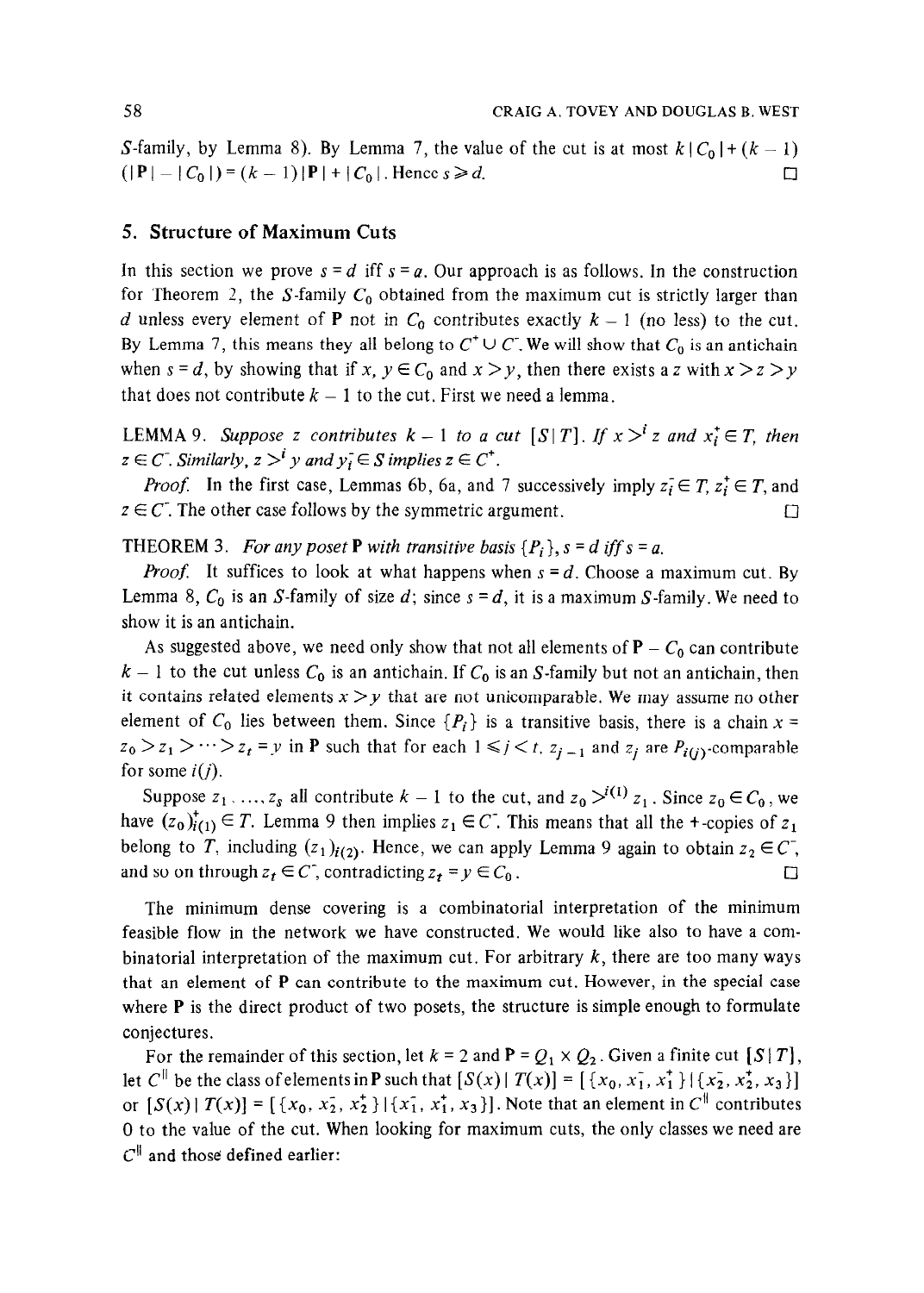LEMMA 10. For  $P = Q_1 \times Q_2$ , the network has a maximum cut such that every element  $x \in \mathbf{P}$  belongs to  $C_0 \cup C^{\sim} \cup C^{\parallel}$ .

*Proof.* Consider the other possibilities for x; in each case we alter  $[S(x) | T(x)]$  without reducing the cut value. If  $S(x) = \{x_0\}$ , then moving  $x_0$  to T (i.e., placing x in  $C_0^+$ ) increases the cut value by 1 (= k - 1). If  $S(x) = \{x_0, x_i\}$ , i.e.,  $x \in C_{3-i}^*$ , again we move x into  $C_0^*$ . The cut value loses the unit from  $(x_i^*, x_i^*)$ , but it gains the unit from  $(s, x_0)$ . No other arcs are affected and Lemma 6 is still satisfied, so the new cut has the same value. The cases  $T(x) = \{x_3\}$  and  $T(x) = \{x_i^+, x_3\}$  are symmetric to these. Other cases allowed by Lemma 6 are those already in  $C_0 \cup C^{\sim} \cup C^{\parallel}$ .

A cut for which all of **P** falls into these classes is a cut in *standard form*. Given a maximum cut in standard form, we want to know which classes contain elements related to the elements of the special semiantichain  $C_0$  in various ways. Given a semiantichain S, an element  $x \in \mathbf{P}$  satisfying  $x >^i y$  and  $x <^{3-i} z$  for some y,  $z \in S$  is called an elbow of S (the term comes from the pictorial representation in the Hasse diagram). Let  $E(S)$  be the set of elbows of S. Let  $F^{\dagger}(S) = \{x \in P : x >^1 y \text{ and } x >^2 z \text{ for some } y, z \in S\}.$ Similarly define  $F(S)$  by replacing  $>$  with  $\lt$ . The sets  $E(S)$ ,  $F(S)$ ,  $F^*(S)$  are disjoint. They need not exhaust  $P$ , but they satisfy the following.

LEMMA 11. For any maximum cut in standard form,  $E(C_0) \subseteq C^{\parallel}$ ,  $F^{\dagger}(C_0) \subseteq C^{\dagger}$ , and  $F(C_0) \subseteq C_0$ .

Proof. These statements follow immediately from Lemma 6 by avoiding infinite capacity. For example, if  $x >^1 y$ ,  $x <^2 z$ , y,  $z \in C_0$ , then  $y_1 \in S(y)$  implies  $x_1^+, x_1^-,$  $x_0 \in S$ , and  $z_2^+ \in T(z)$  implies  $x_2, x_2^+, x_3 \in T$ .

By Lemma 7 and the fact that elements of  $C^{\parallel}$  contribute 0, the value of a maximum cut in standard form is  $2|C_0|+|C^{\sim}| = |C_0|+|P|-|C^{\parallel}|$ , so  $d = |C_0|-|C^{\parallel}|$ . Let ear in gradual semi- $\mathcal{L}(\mathcal{S})$  is a semi-formal maximum cut in  $\mathcal{S}(\mathcal{S})$  for a maximum cut in  $\mathcal{S}(\mathcal{S})$  for a maximum cut in  $\mathcal{S}(\mathcal{S})$  for a maximum cut in  $\mathcal{S}(\mathcal{S})$  for a maximum cut in  $\mathcal{S}(\mathcal$  $s = \max_{i=1}^n \sum_{i=1}^n \sum_{j=1}^n \sum_{j=1}^n \sum_{j=1}^n \sum_{j=1}^n \sum_{j=1}^n \sum_{j=1}^n \sum_{j=1}^n \sum_{j=1}^n \sum_{j=1}^n \sum_{j=1}^n \sum_{j=1}^n \sum_{j=1}^n \sum_{j=1}^n \sum_{j=1}^n \sum_{j=1}^n \sum_{j=1}^n \sum_{j=1}^n \sum_{j=1}^n \sum_{j=1}^n \sum_{j=1}^n \sum_{j=1}^n \sum_{j=1}^n \sum$ standard form,  $d$  is bounded above by an element of the set being maximized. Hence,  $s \ge e \ge d$ . It is possible that a further restriction of the 'standard form' of a maximum cut will show  $e = d$  always. We only know now that elements unicomparable in only one direction to elements of  $C_0$  belong to  $C^{\parallel}$  or  $C^{\sim}$  (actually a bit more by looking at  $Q_1$  vs.  $Q_2$  in more detail, but nothing helpful).  $W_{\text{max}}$  would do that if  $\mathbf{r}$  is  $\mathbf{r}$  if  $\mathbf{r}$  and  $\mathbf{r}$  and  $\mathbf{r}$  and  $\mathbf{r}$  and  $\mathbf{r}$ 

we would like to put  $x \in C_0$  if  $x \neq y$  for some  $i \in \{1, 2\}$  and  $y \in C_0$  and similarly  $x \in C_0$  if  $x \leq^i y$  for some  $i \in \{1, 2\}$  and  $y \in C_0$ . Unfortunately, this cannot be done consistently for arbitrary semiantichains. For example, let  $Q_1$  be a 2-chain and  $Q_2$  a 3-chain. Let  $C_0 = \{00, 12\}$ . Then  $E(C_0) = \{10, 02\}$ , which forces  $\{10, 02\} \subseteq C^{\parallel}$ . The remaining elements 01 and 11 do not belong to any of E,  $F^*$ ,  $F^*$ . Although 01  $>^2$  00 and  $11 <sup>2</sup>$  12, we cannot put both  $01 \in C_0^+$  and  $11 \in C_0^+$  because of the arc  $(11<sub>1</sub><sup>+</sup>, 01<sub>1</sub><sup>-</sup>)$ . On the other hand, this is not the  $C_0$  for a maximum cut.

This suggests the idea of a 'compressed' semiantichain. Let x be inside S if  $x > y$  and  $s < z$  for some y,  $z \in S$ . Let  $I(S)$  be the set of elements inside S. Note that  $E(S) \subseteq I(S)$ , since the definition here allows any relations in the poset to be used. We say that  $S$  is